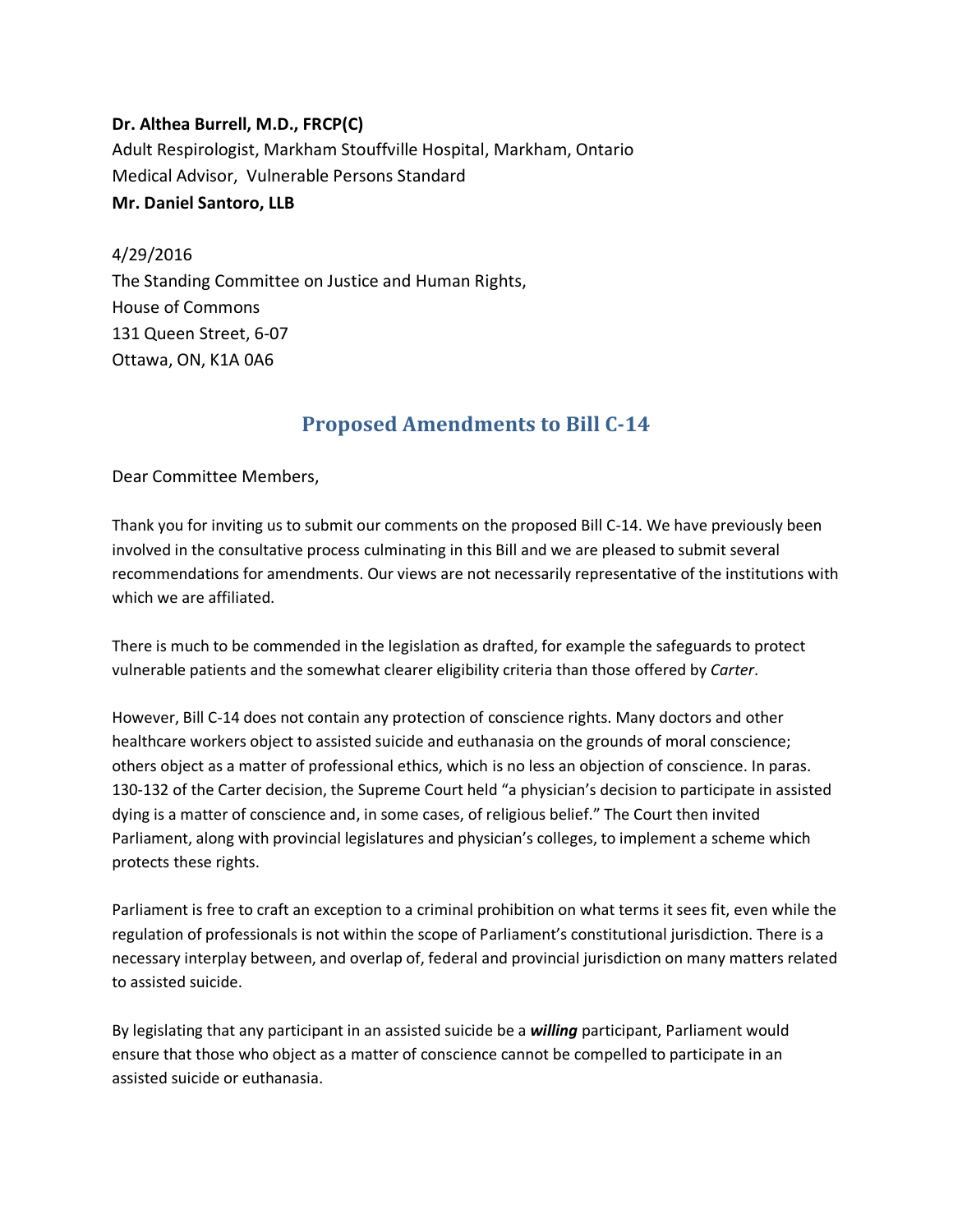The preamble to the legislation should also express support and recognition of the rights of healthcare workers who object to participation in assisted suicide and euthanasia.

**We also strongly believe that the processes and outcomes of physician-assisted suicide and euthanasia must be transparent and a matter of public record.** This is required to allow for research to determine whether the systems in place are safe, effective, reasonably free of error, and nondiscriminatory. This requires physician-assisted suicide or euthanasia to be noted on the death certificate, the cause of death and contributing causes of death be recorded, and (at least initially) coroner's investigations be done as needed. This is especially important if the penalties for a physician's "mistakes" are absent or minimal. We need to be certain that people are not being killed by mistake.

**We also strongly believe that a comprehensive vulnerability assessment is required before a patient can access physician-assisted suicide or euthanasia.** This is necessary to ensure the "voluntariness" of the patient and is a requirement of informed consent. This assessment must include an assessment by a clinician with expertise in the patient's disease or diagnosis, in order that the patient be fully informed of her options and prognosis. This vulnerability assessment should be completed before the start of any waiting period.

## **Recommendations for Amendments**

We make the following recommendations to amend Bill C-14:

- **1. The exceptions to the laws against culpable homicide, aiding a suicide, and administering a noxious thing should only apply to physicians and health care workers who are willing to participate in these acts.**
- **2. Parliament should require that death certificates clearly identify deaths which occur under the exceptions to the laws against culpable homicide, aiding a suicide, and administering a noxious thing.**
- **3. Parliament should require in Section 241.2(3) that individuals requesting physician-assisted suicide or euthanasia receive a clinical assessment from a physician with particular expertise in that individual's disease or diagnosis, that the patient be fully informed of his or her prognosis and options for care, and that this assessment occur prior to the start of any required waiting period. Failure to comply with this requirement should be an offense as per Section 241.3.**
- **4. The preamble to the legislation should be amended to specifically recognize the rights of healthcare workers who object to participation in assisted suicide and euthanasia.**

We thank the Committee for considering our comments.

Sincerely,